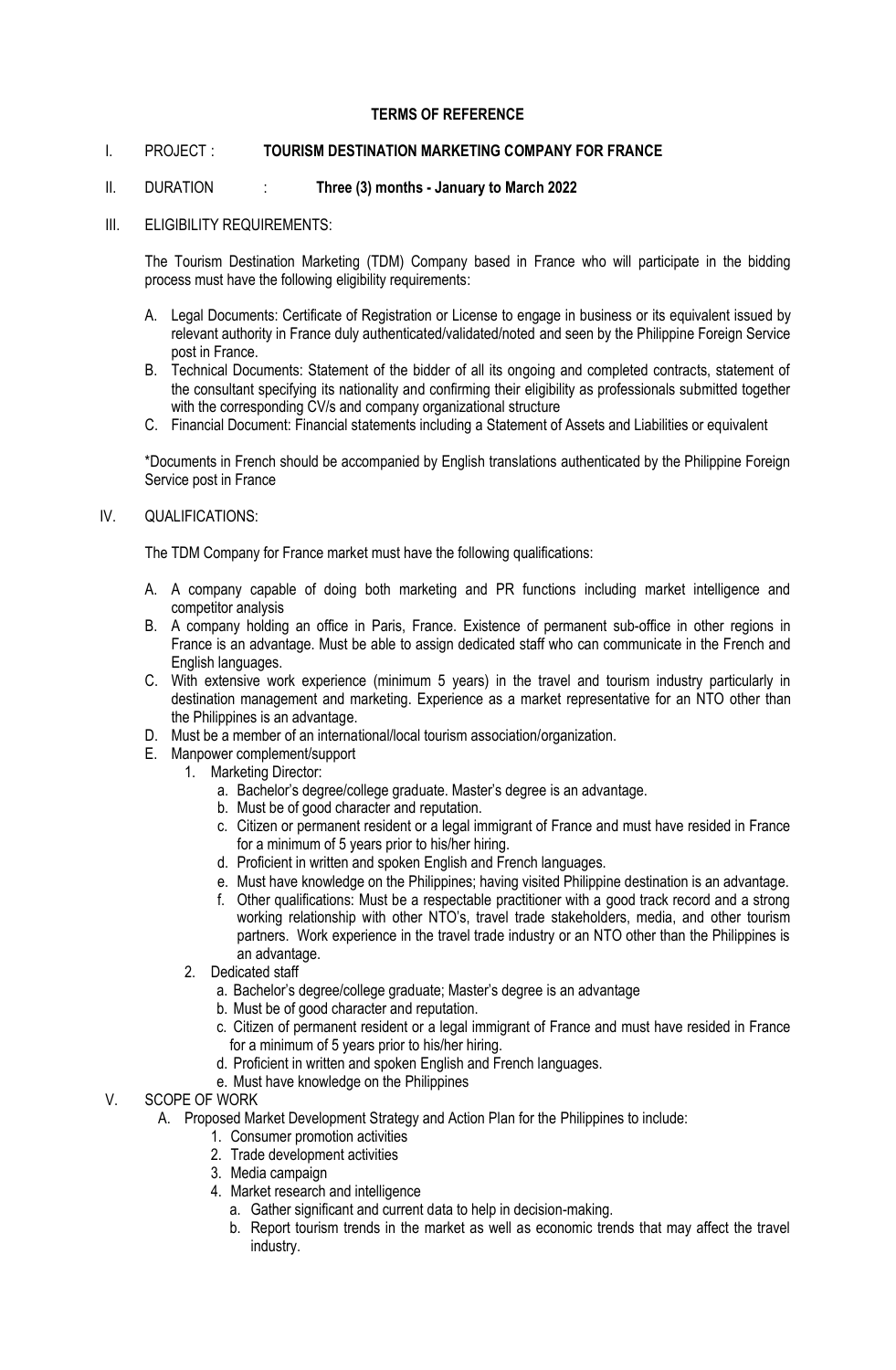- c. Conduct market studies on tourism and development of destinations.
- d. Make recommendations on other tourism matters including tourism investment.
- 5. Measurement of Return on Investment (ROI) on all activities conducted/engaged in France.
	- a. Identification of an ROI measurement system for all activities.
	- b. Setting of targets for the ROI measurement system identified
	- c. Analysis of effectiveness of activities implemented
- 6. Other activities, aside from those already mentioned above that would be effective for raising awareness on the Philippines in France.
- 7. Other activities that may be prescribed by the DOT
- B. Market Representation to include representing the DOT in activities related to image enhancement and tourism development, and in other activities organized by the Philippine foreign post.

## VI. DELIVERABLES

- A. Market development strategy and action plan to include annual market development plan, financial plan, media plan and possible contingency plans
	- 1. Trade Development Activities to include undertaking:
		- a. Philippine Tourism seminars such as workshops on new developments and on investment opportunities, Philippine specialist programs, online/web-based workshops.
		- b. Sales/business mission(s) / roadshow(s) / product presentation(s) in France to include destination workshops to enhance and offer in-depth knowledge of destinations as a tool for effective selling.
		- c. Travel trade fair(s) participation, and travel exhibitions that would provide increased exposure of the Philippines in the market including other travel trade related events like one-on-one business meetings/travel exchange with travel stakeholders.
		- d. Travel trade familiarization trips that showcase new and established destinations that are ready and could provide the travel experience suited for the market.
		- e. Sales calls / presentations to tour operators, travel agencies (including frontliners), general travel trade, corporates, and other travel industry partners for the production of more tour packages to the country or to generate more sales of tour packages and/or increase market knowledge and equip sales people with in-depth knowledge and appreciation of the destinations.
		- f. Joint promotional activities with private sector on destination presentations, frontliner / sales team workshops, consumer activities, etc.
	- 2. Consumer Promotion and Activation to include organizing / participating in:
		- a. Consumer Fairs and other similar exhibits that would reach out to consumers and travelers such as diving fairs, wedding fairs, language (English as a Second Language) fairs, and education fairs.
		- b. Consumer activation programs like in-store promotions and mall promotions or joint promo activities with consumer products directly or indirectly related to travel.
		- c. Innovative consumer activities like guerilla campaigns, retail branding, etc.
		- d. Media familiarization trips for traditional and online media platforms
		- e. Media plan with data on mileage and press releases distributed in France per month.
	- 3. Market Research and Intelligence
		- a. Report on significant and current data to generate useful information to help in decision making to include up-to-date market database and trade contacts
		- b. Report on current tourism and economic trends that may affect travel industry in general, including travel behavior and preferences
		- c. Competitive studies on development of destinations
		- d. Tourism investment opportunity activities to include participating in activities / tie-ups with other government agencies and private sector
	- 4. Monthly Reports
		- a. Identified Return on Investment (ROI) measurement system for activities conducted/engaged during each month of contract
		- b. Targets and accomplishments for all activities implemented
		- c. Analysis of effectiveness of all activities implemented each month
		- d. Weekly Market Bulletin containing updates on COVID-19 and accomplishments